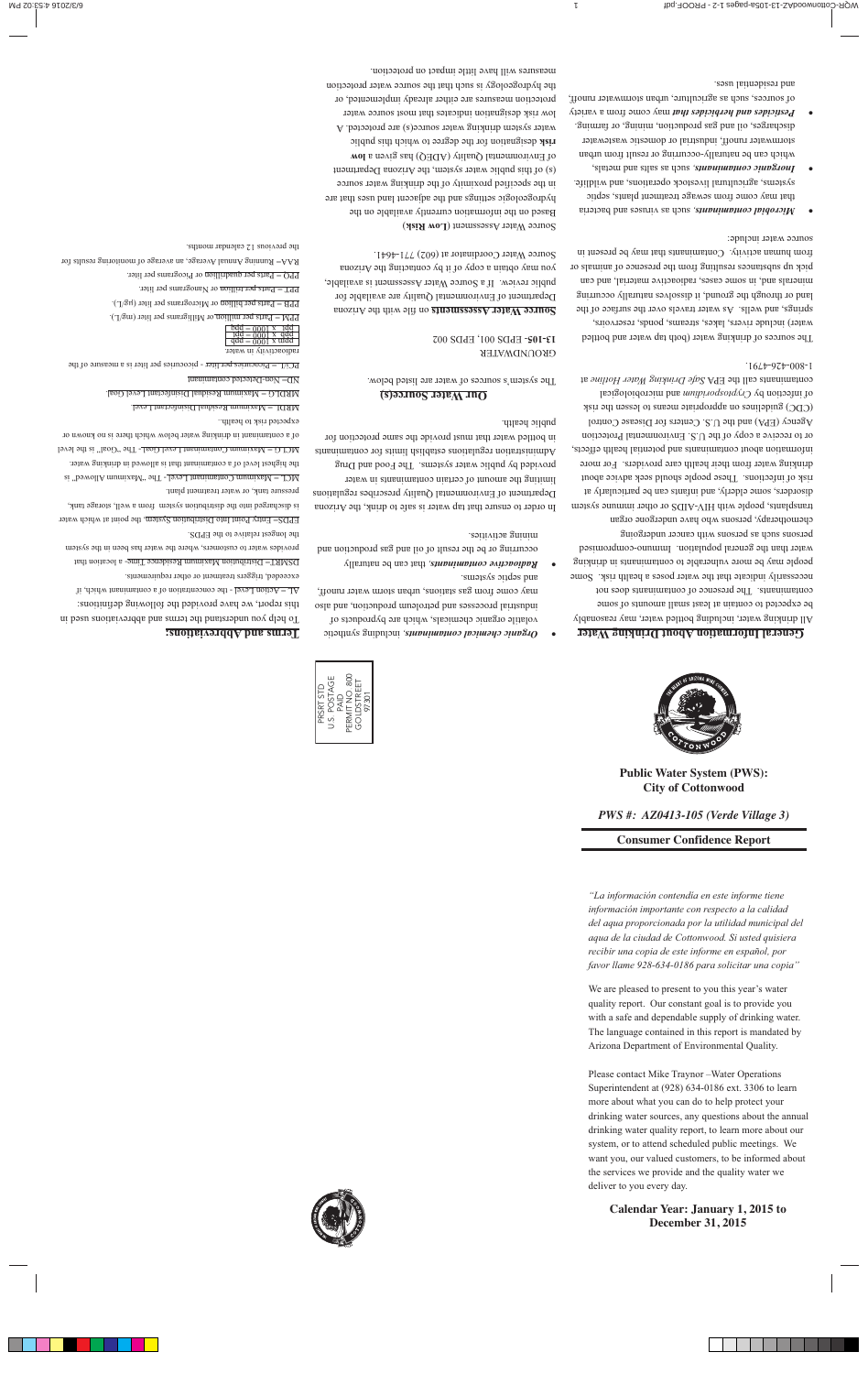### **General Information About Drinking Water**

All drinking water, including bottled water, may reasonably be expected to contain at least small amounts of some contaminants. The presence of contaminants does not necessarily indicate that the water poses a health risk. Some people may be more vulnerable to contaminants in drinking water than the general population. Immuno-compromised persons such as persons with cancer undergoing chemotherapy, persons who have undergone organ transplants, people with HIV-AIDS or other immune system disorders, some elderly, and infants can be particularly at risk of infections. These people should seek advice about drinking water from their health care providers. For more information about contaminants and potential health effects, or to receive a copy of the U.S. Environmental Protection Agency (EPA) and the U.S. Centers for Disease Control (CDC) guidelines on appropriate means to lessen the risk of infection by *Cryptosporidium* and microbiological contaminants call the EPA *Safe Drinking Water Hotline* at 1-800-426-4791.

The sources of drinking water (both tap water and bottled water) include rivers, lakes, streams, ponds, reservoirs, springs, and wells. As water travels over the surface of the land or through the ground, it dissolves naturally occurring minerals and, in some cases, radioactive material, and can pick up substances resulting from the presence of animals or from human activity. Contaminants that may be present in source water include:

- *Microbial contaminants,* such as viruses and bacteria that may come from sewage treatment plants, septic systems, agricultural livestock operations, and wildlife*.*
- *Inorganic contaminants,* such as salts and metals, which can be naturally-occurring or result from urban stormwater runoff, industrial or domestic wastewater discharges, oil and gas production, mining, or farming.
- *Pesticides and herbicides that* may come from a variety of sources, such as agriculture, urban stormwater runoff, and residential uses.
- *Organic chemical contaminants,* including synthetic volatile organic chemicals, which are byproducts of industrial processes and petroleum production, and also may come from gas stations, urban storm water runoff, and septic systems.
- *Radioactive contaminants,* that can be naturally occurring or be the result of oil and gas production and mining activities.

In order to ensure that tap water is safe to drink, the Arizona Department of Environmental Quality prescribes regulations limiting the amount of certain contaminants in water provided by public water systems. The Food and Drug Administration regulations establish limits for contaminants in bottled water that must provide the same protection for public health.

### **Our Water Source(s)**

The system's sources of water are listed below.

GROUNDWATER **13-105**- EPDS 001, EPDS 002

**Source Water Assessments** on file with the Arizona Department of Environmental Quality are available for public review. If a Source Water Assessment is available, you may obtain a copy of it by contacting the Arizona Source Water Coordinator at (602) 771-4641.

Source Water Assessment (**Low Risk**) Based on the information currently available on the hydrogeologic settings and the adjacent land uses that are in the specified proximity of the drinking water source (s) of this public water system, the Arizona Department of Environmental Quality (ADEQ) has given a **low risk** designation for the degree to which this public water system drinking water source(s) are protected. A low risk designation indicates that most source water protection measures are either already implemented, or the hydrogeology is such that the source water protection measures will have little impact on protection.

### **Terms and Abbreviations:**

To help you understand the terms and abbreviations used in this report, we have provided the following definitions:  $AL = Action Level - the concentration of a contaminant which, if$ exceeded, triggers treatment or other requirements.

DSMRT= Distribution Maximum Residence Time- a location that provides water to customers, where the water has been in the system the longest relative to the EPDS.

EPDS= Entry Point Into Distribution System, the point at which water is discharged into the distribution system from a well, storage tank, pressure tank, or water treatment plant.

MCL = Maximum Contaminant Level - The "Maximum Allowed" is the highest level of a contaminant that is allowed in drinking water. MCLG = Maximum Contaminant Level Goal - The "Goal" is the level of a contaminant in drinking water below which there is no known or expected risk to health..

MRDL = Maximum Residual Disinfectant Level.

MRDLG = Maximum Residual Disinfectant Level Goal.

#### ND= Non-Detected contaminant

 $PCi/L = Picocuries per liter - picocuries per liter is a measure of the$ 

radioactivity in water.



PPM = Parts per million or Milligrams per liter (mg/L).  $PPB = Parts per billion or Micrograms per liter (µg/L).$ PPT = Parts per trillion or Nanograms per liter. PPQ = Parts per quadrillion or Picograms per liter. RAA= Running Annual Average, an average of monitoring results for the previous 12 calendar months.